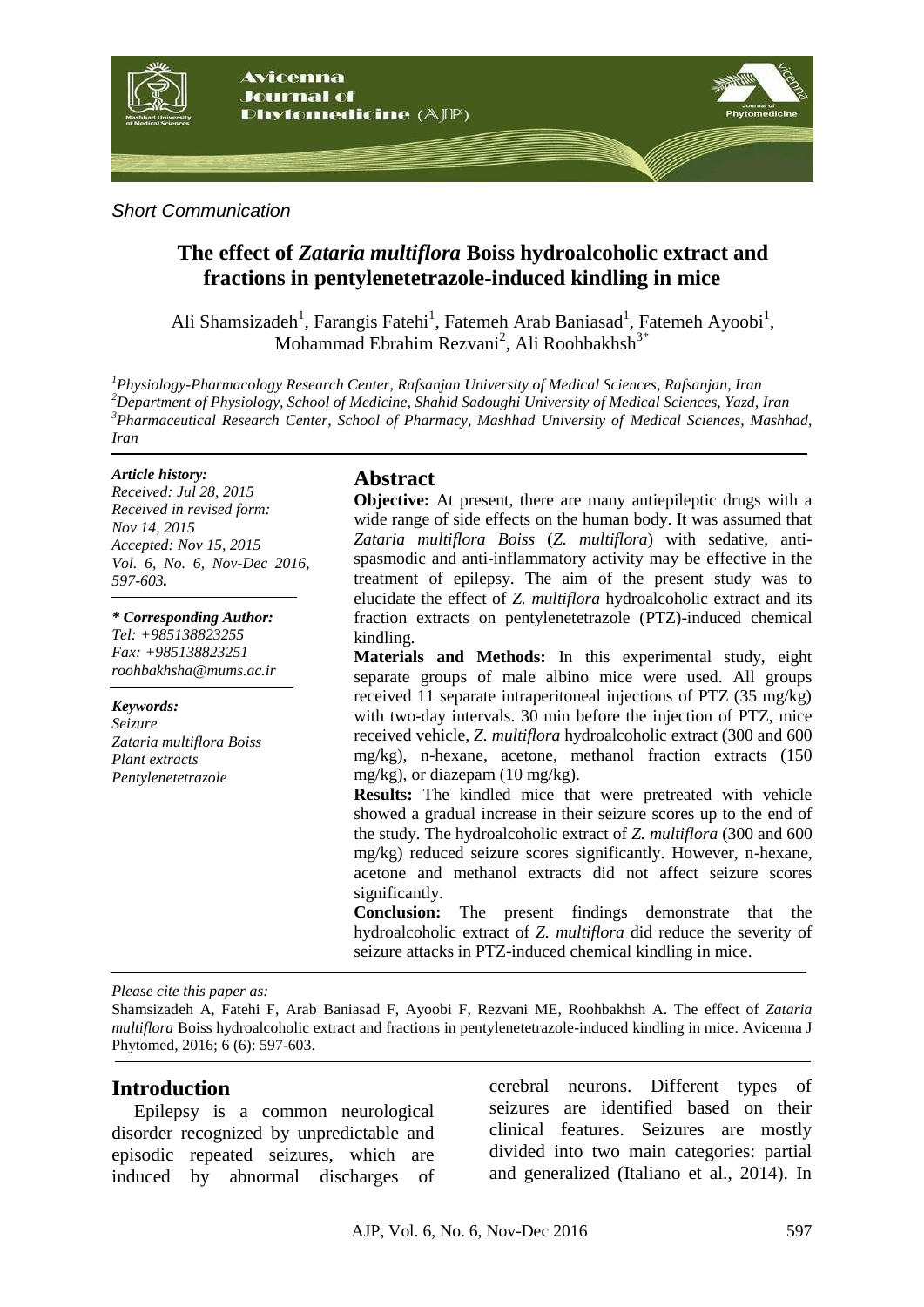partial seizures, attacks have a localized onset in the brain, while in generalized seizures they have a distributed onset. This disorder has physical, psychological and socioeconomic side effects that further affect patients' quality of life. According to the previous reports, 0.84 to 1.54 percent of people worldwide have epilepsy (Helmers et al., 2015 and Bell et al., 2014). Prevention of recurrent seizures is the main goal in the treatment of epilepsy. Because of the refractory epilepsies, adverse effects of the existing antiepileptic medications and inability of the current medications in correcting abnormalities that induce epilepsy, finding new medications for epilepsy is of great importance (Sucher and Carles, 2015). In recent years, interest in finding herbalbased medications for the treatment of various diseases, including epilepsy, has been growing (Sucher and Carles, 2015). Previous evidence showed that some herbal medications are useful in the treatment of epilepsy (Zhu et al., 2014).

*Zataria multiflora* Boiss (*Z. multiflora*) is a thyme-like plant. *Z. multiflora* grows only in southern and central Iran, Afghanistan and Pakistan (Sajed et al., 2013). The plant has phytochemicals similar to Thymus vulgaris, a well-known and widely used medicinal plant. It has low toxicity in in vivo studies, and has been largely used as a condiment in the food industry (Sajed et al., 2013). This plant has several medicinal uses including treatment of fever, premature labor pain, bone and joint pain, headache, migraine, common cold, bloating, nausea, and diarrhea (Naghibi et al., 2005). *Z. multiflora* extract has a prominent effect in animal models of lung diseases such as chronic obstructive pulmonary disease (Boskabady and Gholami Mahtaj, 2014).

Animal models of epilepsy have been used extensively for finding better antiepileptic drugs. Chemical kindling is a model of epileptic seizures. In this model, seizure is induced by repeated administration of an initially sub-

convulsive chemical such as pentylenetetrazole (PTZ) (Hansen et al., 2004). These administrations decrease seizure threshold and culminate in a generalized seizure (Hansen et al., 2004). Kindling is a valuable experimental model for complex partial epilepsy in patients (Kupferberg, 2001), and is considered as a drug resistant model of epilepsy (Loscher et al., 1993). *Z. multiflora* extract is able to inhibit calcium channels (Gharib Naseri, 2003). This inhibition leads to anticonvulsant effects in vivo (Damasceno et al., 2012). Considering this finding and previous evidence regarding the anticonvulsive (Mandegary et al., 2013) and sedative effects (Sharif Rohani et al., 2008) of *Z. multiflora*, we aimed to assess the effect of the extract of this plant on PTZ-induced chemical kindling.

# **Materials and Methods**

### **Plant material and preparation of extracts**

*Z. multiflora* aerial parts were collected during March 2011 from Isfahan Botany Herbarium, and were identified by Dr. Valiollah Mozaffarian at Botany Research Division, Research Institute of Forests and Rangelands, Tehran, Iran. A voucher specimen has been kept in Isfahan Botany Herbarium (voucher specimen no. F-1-8-4- 21). For preparation of the hydroalcoholic extract, 250 g of dried and powdered *Z. multiflora* was macerated with 80% ethanol (80% ethanol – 20% water). To obtain the non-polar, semi-polar and polar extract fractions, powdered sample of *Z. multiflora* was extracted with n-hexane three times during 72 h with constant stirring. The remaining solid material was then extracted with acetone and then with methanol with the same procedure at room temperature (Molina-Salinas et al., 2006). The solvents were eliminated from the extracts by evaporation under vacuum in a rotary evaporator. The crude extract and its fractions were stored at -20 $\degree$ C before experiments.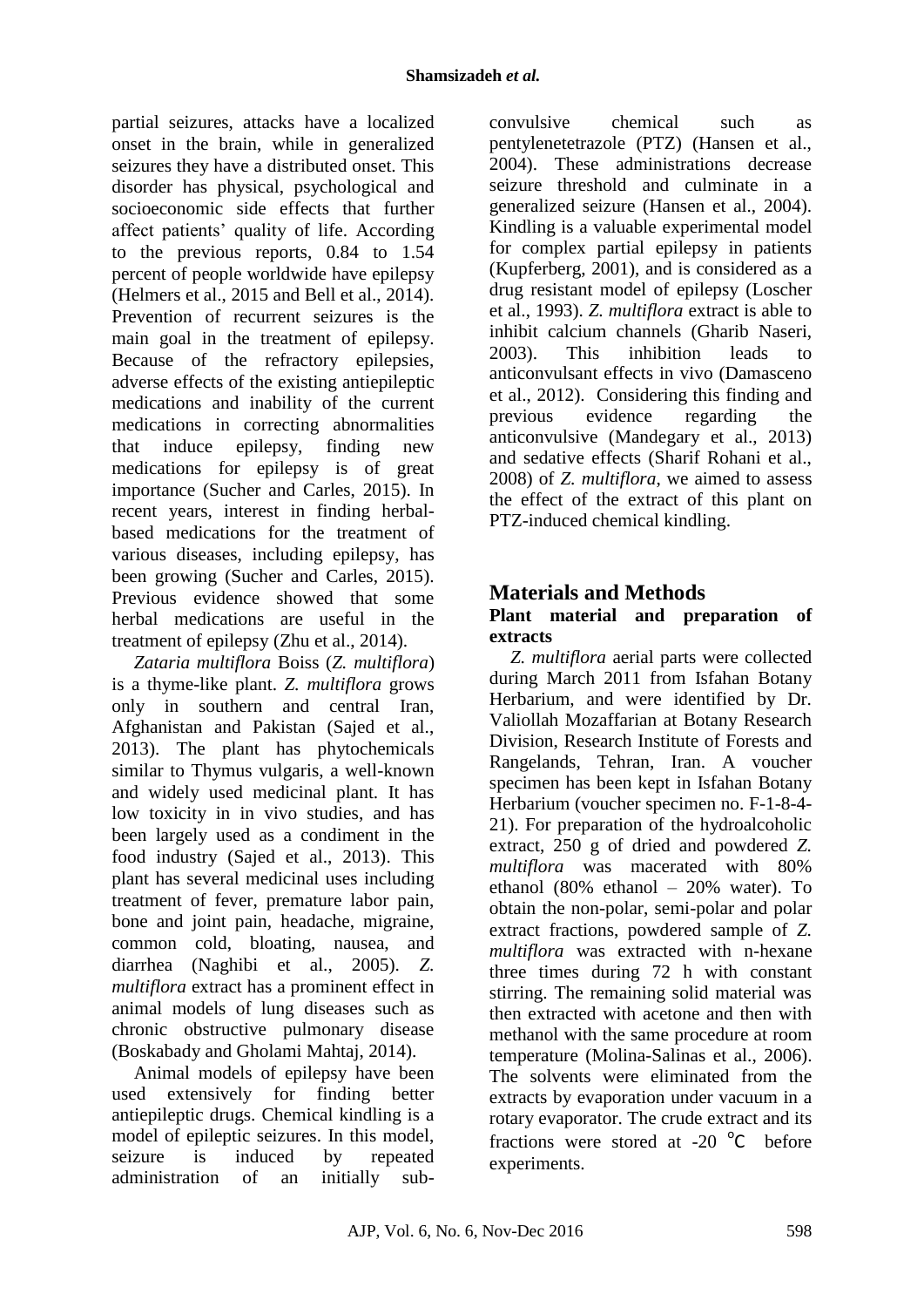## **Animals**

Male albino mice weighing 25–35 g were used in this study. Animals were housed six per cage, in a room with a 12:12 h light/dark cycle (lights on at 07:00 h) and controlled temperature (23  $\pm$  2 <sup>o</sup>C). Animals had free access to food and water. The method of this study was approved by the Ethics and Animal Care Committee of Rafsanjan University of Medical Sciences.

### **Induction of kindling and experimental design**

For induction of kindling, PTZ (35 mg/kg) was injected intraperitoneally every other day for 20 days (Ben et al., 2014). The vehicle  $(10 \text{ ml/kg})$ . hydroalcoholic extract (300 and 600 mg/kg), fraction extracts (150 mg/kg), and diazepam (as control, 10 mg/kg), all were administered intraperitoneally 30 min before PTZ injections. The doses for hydroalcoholic extract and diazepam were selected according to studies of Arzi et al., 2003 and Crestani et al., 2000 respectively. In injection days, each mouse was placed in a Plexiglas box and its behavior was observed for 30 min to record the incidence of convulsions. The intensity of the seizure response was scored on the following scale: 0=no response; 1=vibrissae twitching, mouth and facial jerks; 2=myoclonic body jerks or head nodding; 3=forelimb clonus; 4=rearing, falling down, forelimb tonus, and hindlimb clonus; and 5=tonic extension of hindlimb, status epilepticus (Jain et al., 2011). The highest response was recorded for each animal for each day.

## **Statistical analysis**

The means of seizure scores were recorded in experimental groups. Repeated measurement analysis of variance (RMA) followed by Dunnett post hoc test was used for comparing the seizure scores in different times in each group. For comparison scores between different groups, one-way ANOVA followed by Dunnett post hoc test was used. Data are expressed as means  $\pm$  S.E.M of six animals per group. p<0.05 was considered statistically significant.

# **Results**

## **The effect of** *Z. multiflora* **hydroalcoholic extract on PTZ-induced kindling**

The results showed that repeated administration of PTZ for 20 days (control group) gradually decreased seizure threshold, which was manifested as increased seizure scores  $(p<0.01)$ .

In animals that were pretreated with hydroalcoholic extract of *Z. multiflora* (300 and 600 mg/kg), the seizure scores were not statistically different from day 0 to 20. Moreover, comparing the seizure scores between these animals with the control group (day to day comparison) showed significant differences in seizure scores in days 14-20 for 300 mg/kg extract and days 6-20 for 600 mg/kg extract (p<0.01). These data indicated that hydroalcoholic extract of *Z. multiflora* inhibited the development of PTZ-induced chemical kindling (figure 1). Diazepam as control drug at the dose of 10 mg/kg had a significant effect in controlling seizure scores ( $p < 0.01$ , Figure 1).



Figure 1. The effect of different doses of Zataria multiflora Boiss hydroalcoholic extract and diazepam on the mean of seizure score in PTZ kindled rats. Values are mean  $\pm$  S.E.M. \*: p<0.05 and \*\*: p<0.01 when compared with the respective day in the vehicle-injected control group.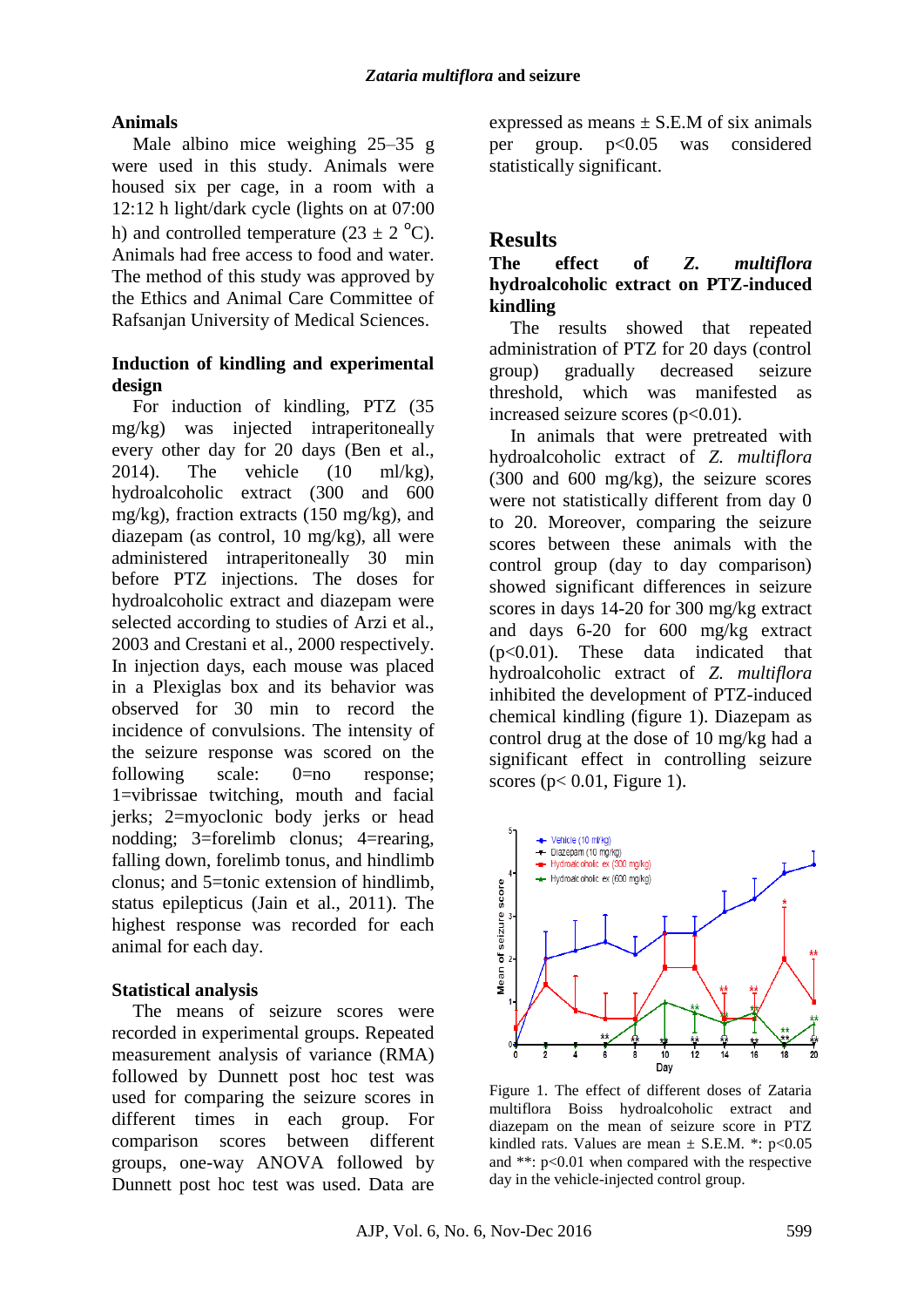### **The effect of** *Z. multiflora* **fractionated extracts on PTZ-induced kindling**

The effects of n-hexane, acetone and methanol extracts on PTZ-induced kindling are presented in Figure 2. In these animals repeated administration of PTZ for 20 days gradually increased seizure scores  $(n<0.001)$ .

Moreover, comparing the seizure scores between these animals with the control group (day to day comparison), showed no significant difference in seizure scores in any of the 20 experimental days  $(p>0.05)$ . These data indicated that in contrast to the results of the total plant extract (hydroalcoholic), n-hexane, acetone and methanol extracts did not inhibit the development of PTZ-induced chemical kindling (Figure 2).



Figure 2. The effect of different fractions of Zataria multiflora Boiss on the mean of seizure scores in PTZ kindled rats. Values are mean ± S.E.M.

# **Discussion**

The main finding of the present study is that hydroalcoholic extract of *Z. multiflora* had an anticonvulsant effect, while unexpectedly its n-hexane, acetone and methanol fraction extracts did not show any significant effect in PTZ kindled mice. This finding suggests that a mixture of different chemical compounds in the hydroalcoholic extract was able to reduce seizure score, whereas separation of these compounds by fractionation reduced the anticonvulsant effect of the plant extract. In agreement with the present finding, the

anticonvulsant effect of total plant extract (methanolic) and essential oil of *Z. multiflora* against PTZ- and maximal electroshock- induced convulsions was reported in a recent study (Mandegary et al., 2013). The main difference between the present study and the previous one is the animal model that was employed. Furthermore, neither of the previous studies evaluated the effect of *Z. multiflora* fractions on experimental models of seizure. In the present study a low and non-convulsant dose of PTZ (35 mg/kg) gradually induced seizure attacks resembling complex partial epilepsy (Kupferberg, 2001), while administration of a high dose of PTZ (100 mg/kg) in the other study induced convulsions similar to absence and myoclonic seizures in humans (Loscher and Schmidt, 1988). The protective effects of *Z. multiflora* against maximal electroshock in Mandegary and coworkers' study, may imply that the total extract is also able to reduce generalized tonic-clonic seizures in clinical practice (Loscher et al., 1991). Furthermore, it has been reported that *Z. multiflora* hydroalcoholic extract is able to reduce nicotine-induced convulsions (Arzi et al., 2003). These findings suggest that *Z. multiflora* is a plant with possible broad anticonvulsant effects that needs further basic and clinical studies. However, in the present study, fractionation of the extract, as discussed previously, did not produce such anticonvulsant effects. This implies that the total extract should be considered for future studies. The main active constituents of *Z. multiflora* are thymol, carvacrol, p-cymene, γ-terpinene, linalool apigenin, luteolin, 6-hydroxyluteolin, and β-sitosterol (Sajed et al., 2012). Some of these natural chemicals have significant protective effects in animal models of seizure. For example, in a recent study it was demonstrated that thymol had anticonvulsant effects in PTZ-induced chemical kindling (Sancheti et al., 2014). Another study revealed that carvacrol reduced latency to seizure both in PTZ-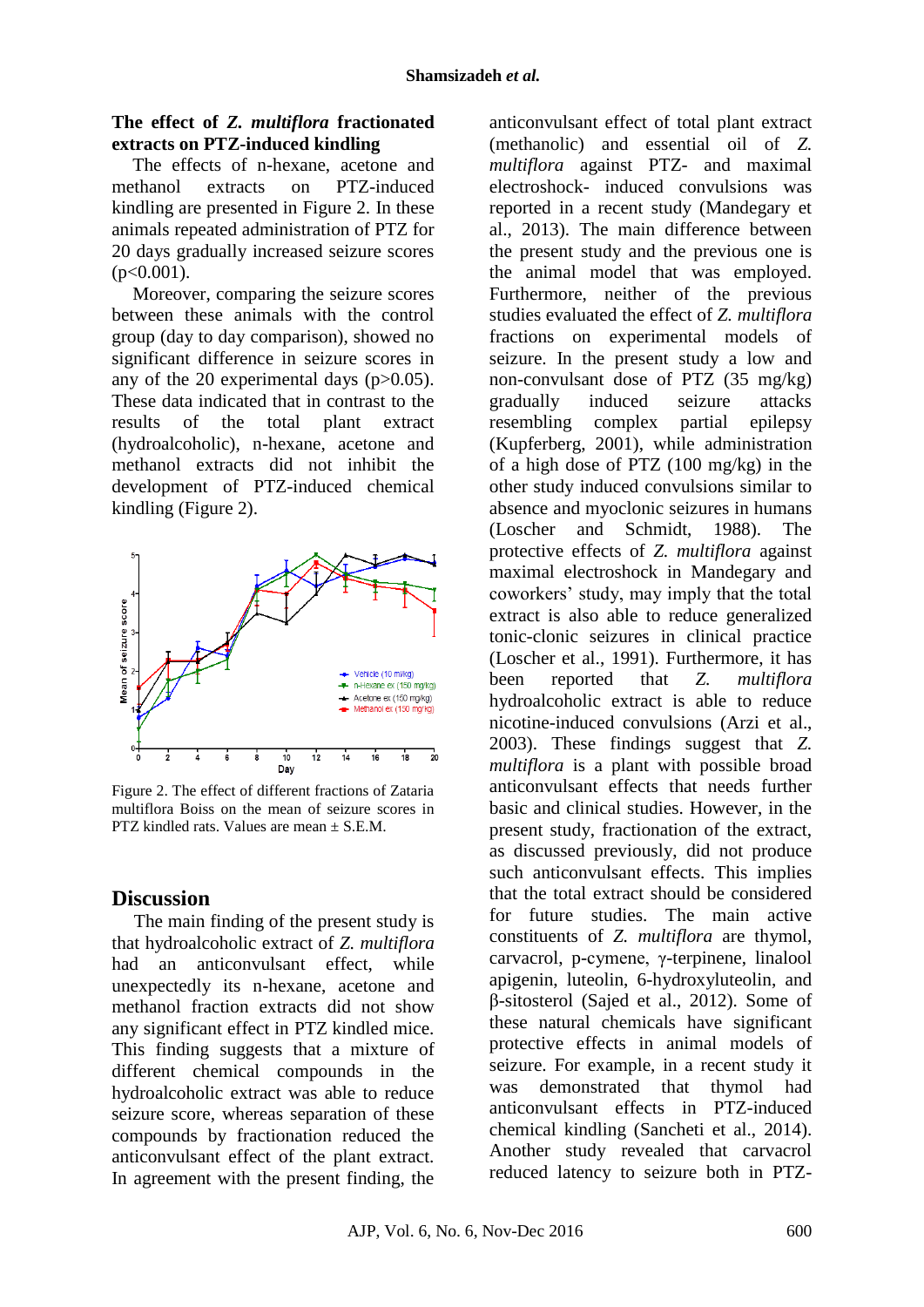and electroshock-induced convulsions (Quintans-Júnior et al. 2013). Such anticonvulsant effects have also been reported for apigenin (Han et al., 2012). Hence, we suggest that these compounds possibly participated, at least in part, in the anticonvulsant effect of *Z. multiflora* ethanolic extract.

Similar to *Z. multiflora* hydroalcoholic extract, there are other plants with good anticonvulsant effects such as Valeriana officinalis (Rezvani et al., 2010) and *Rosa damascena* (Homayoun et al., 2015). Because of limited geographical distribution of *Z. multiflora*, the pharmacological effects of the extract have not been evaluated in detail. Hence, it is hard to suggest the molecular mechanisms behind the anticonvulsant effect of *Z. multiflora* hydroalcoholic extract. One explanation is blockade of calcium channels; previous studies showed that inhibition of L-type calcium channels can reduce seizure activity in vivo (Damasceno et al., 2012). Moreover, hydroalcoholic extract of *Z. multiflora* through inhibition of calcium channels had a spasmolytic effect on rat ileum (Naseri, 2003). Thus, it is a possibility that *Z. multiflora* extract through inhibition of these channels reduced convulsions. It has been reported that following a single injection of PTZ or PTZ-induced kindling, the brain antioxidant system changed significantly (Erakovic et al., 2003). Accordingly, recent studies are considering oxidative stress as an important factor in the pathophysiology of epilepsy (Martinc et al., 2014). Therefore, it is a possibility that *Z. multiflora*, through inhibition of oxidative stress (Boskabady and Gholami Mahtaj, 2015), decreased the seizure score in the present study. It may also be suggested that a combination of antioxidants in different fractions was necessary to induce such antiepileptic effects. On the other hand, *Z. multiflora* essential oil had beneficial effects in a mouse model of Alzheimer's disease (Majlessi et al., 2012). The anti-

cholinesterase effects of *Z. multiflora* essential oil have also been reported separately (Sharififar et al., 2012). Tacrine, as an important drug in the treatment of Alzheimer's disease, is able to reduce the deteriorative effect of PTZ on memory during kindling (Getova and Dimitrova, 2000), therefore it may be suggested that *Z. multiflora* may also be useful in the treatment of memory failure in epileptic patients (Piazzini et al., 2001). In the present study, we did not evaluate the effect of the extract and its fractions on motor coordination and locomotor activity of the animals as potential confounding factors. It is a possibility that *Z. multiflora* through inhibition of locomotor activity and/or change in muscular tone changed the seizure scores. Although this hypothesis was rejected by Mandegari et al. (2013), who showed that administration of the methanolic extract of *Z. multiflora* up to 2 g/kg did not change the rotarod performance of the mice. In conclusion, *Z. multiflora* had an anticonvulsant effect in PTZ induced kindling in mice. However, fractionation of the total extract did not induce such effects.

## **Acknowledgement**

This study was supported by a grant from Rafsanjan University of Medical Sciences, Rafsanjan, Iran.

## **Conflict of interest**

There is no conflict of interests.

# **References**

- Arzi A, Zahedi Asl S, Fallah Zadeh D. 2003. Study of the preventive effect of Hydroalcoholic extract of Thymus Vulgaris (TV) on Nicotine induced convulsion. Jundishapur Sci Med J, 37: 61-72.
- Bell GS, Neligan A, Sander JW. 2014. An unknown quantity--the worldwide prevalence of epilepsy. Epilepsia, 55: 958- 962.
- Ben J, de Oliveira PA, Goncalves FM, Peres TV, Matheus FC, Hoeller AA, Leal RB,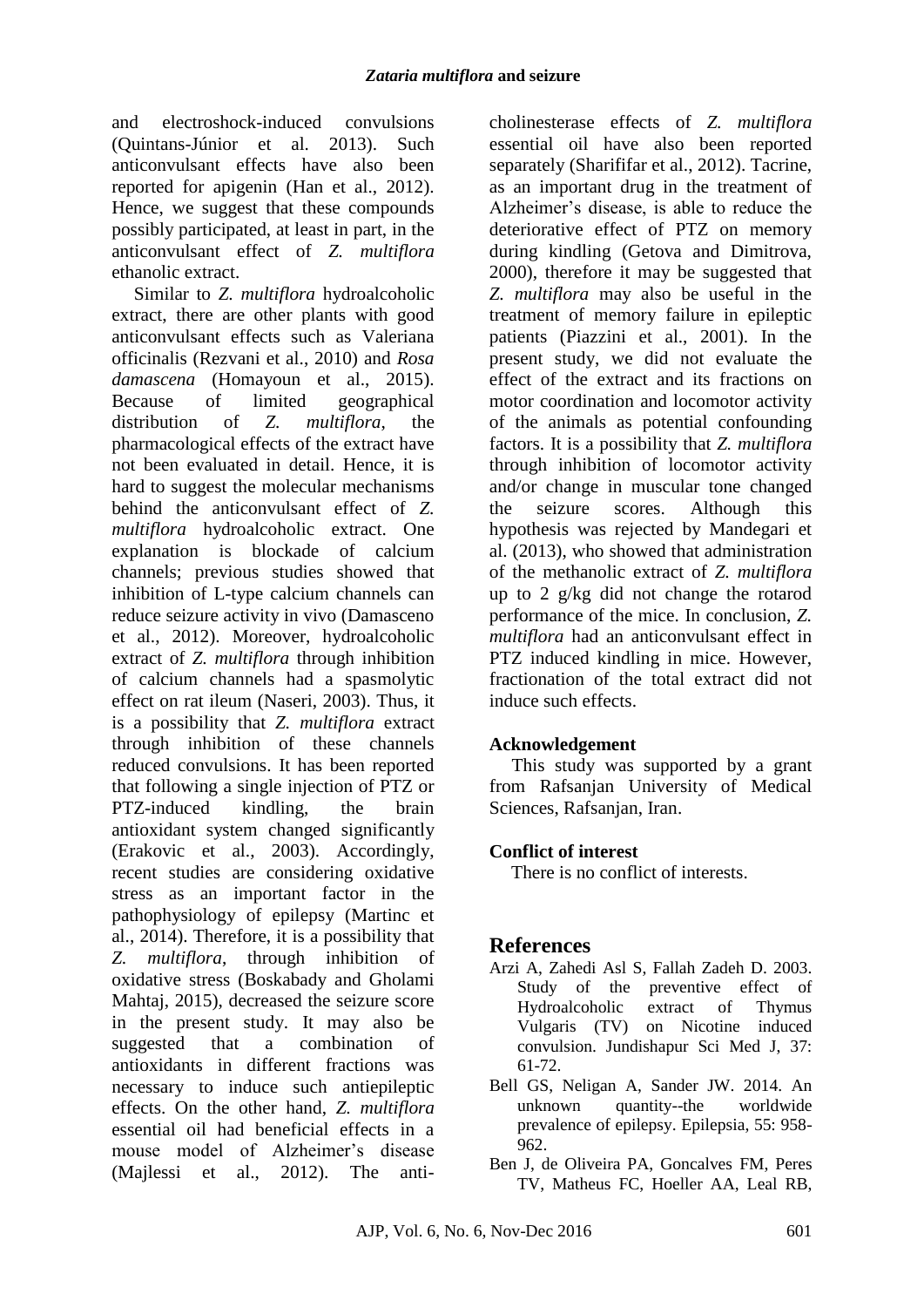Walz R, Prediger RD. 2014. Effects of pentylenetetrazole kindling on mitogenactivated protein kinases levels in neocortex and hippocampus of mice. Neurochem Res, 39: 2492-2500.

- Boskabady MH, Gholami Mahtaj L. 2014. Effect of the Zataria multiflora on systemic inflammation of experimental animals model of COPD. Biomed Res Int, 2014: 802189.
- Boskabady MH, Gholami Mahtaj L. 2015. Lung inflammation changes and oxidative stress induced by cigarette smoke exposure in guinea pigs affected by Zataria multiflora and its constituent, carvacrol. BMC Complement Altern Med, 15: 39.
- Crestani F, Martin JR, Mohler H, Rudolph U. 2000. Mechanism of action of the hypnotic zolpidem in vivo. Br J Pharmacol, 131: 1251-1254.
- Damasceno DD, Ferreira AJ, Doretto MC, Almeida AP. 2012. Anticonvulsant and antiarrhythmic effects of nifedipine in rats prone to audiogenic seizures. Braz J Med Biol Res, 45: 1060-1065.
- Erakovic V, Zupan G, Varljen J, Simonic A. 2003. Pentylenetetrazol-induced seizures and kindling: changes in free fatty acids, superoxide dismutase, and glutathione peroxidase activity. Neurochem Int, 42: 173-178.
- Getova DP, Dimitrova DS. 2000. Effects of the anticholinesterase drug tacrine on the development of PTZ kindling and on learning and memory processes in mice. Folia Med (Plovdiv), 42: 5-9.
- Gharib Naseri MK. 2003. Effect of Zataria multiflora Boiss leaf hydroalchoholic extract on rat ileum. Behbood J, 7: 18-26.
- Han JY, Ahn SY, Kim CS, Yoo SK, Kim SK, Kim HC, Hong JT, Oh KW. 2012. Protection of apigenin against kainateinduced excitotoxicity by anti-oxidative effects. Biol Pharm Bull, 35: 1440-1446.
- Hansen SL, Sperling BB, Sanchez C. 2004. Anticonvulsant and antiepileptogenic effects of GABAA receptor ligands in pentylenetetrazole-kindled mice. Prog Neuropsychopharmacol Biol Psychiatry, 28: 105-113.
- Helmers SL, Thurman DJ, Durgin TL, Pai AK, Faught E. 2015. Descriptive epidemiology of epilepsy in the U.S. population: A different approach. Epilepsia, 56: 942-8.
- Homayoun M, Seghatoleslam M, Pourzaki M, Shafieian R, Hosseini M, Ebrahimzadeh Bideskan A. 2015. Anticonvulsant and neuroprotective effects of Rosa damascena hydro-alcoholic extract on rat hippocampus. Avicenna J Phytomed, 5: 260-270.
- Italiano D, Ferlazzo E, Gasparini S, Spina E, Mondello S, Labate A, Gambardella A, Aguglia U. 2014. Generalized versus partial reflex seizures: a review. Seizure, 23: 512-520.
- Jain S, Bharal N, Khurana S, Mediratta PK, Sharma KK. 2011. Anticonvulsant and antioxidant actions of trimetazidine in pentylenetetrazole-induced kindling model in mice. Naunyn Schmiedebergs Arch Pharmacol, 383: 385-392.
- Kupferberg H. 2001. Animal models used in the screening of antiepileptic drugs. Epilepsia, 42: 7-12.
- Loscher W, Fassbender CP, Nolting B. 1991. The role of technical, biological and pharmacological factors in the laboratory evaluation of anticonvulsant drugs. II. Maximal electroshock seizure models. Epilepsy Res, 8: 79-94.
- Loscher W, Rundfeldt C, Honack D. 1993. Pharmacological characterization of phenytoin-resistant amygdala-kindled rats, a new model of drug-resistant partial epilepsy. Epilepsy Res, 15: 207-219.
- Loscher W, Schmidt D. 1988. Which animal models should be used in the search for new antiepileptic drugs? A proposal based on experimental and clinical considerations. Epilepsy Res, 2: 145-181.
- Majlessi N, Choopani S, Kamalinejad M, Azizi Z. 2012. Amelioration of amyloid beta-induced cognitive deficits by Zataria multiflora Boiss. essential oil in a rat model of Alzheimer's disease. CNS Neurosci Ther, 18: 295-301.
- Mandegary A, Sharififar F, Abdar M. 2013. Anticonvulsant effect of the essential oil and methanolic extracts of Zataria multiflora Boiss. Cent Nerv Syst Agents Med Chem, 13: 93-97.
- Martinc B, Grabnar I, Vovk T. 2014. Antioxidants as a preventive treatment for epileptic process: a review of the current status. Curr Neuropharmacol, 12: 527-550.
- Molina-Salinas GM, Ramos-Guerra MC, Vargas-Villarreal J, Mata-Cardenas BD, Becerril-Montes P, Said-Fernandez S.